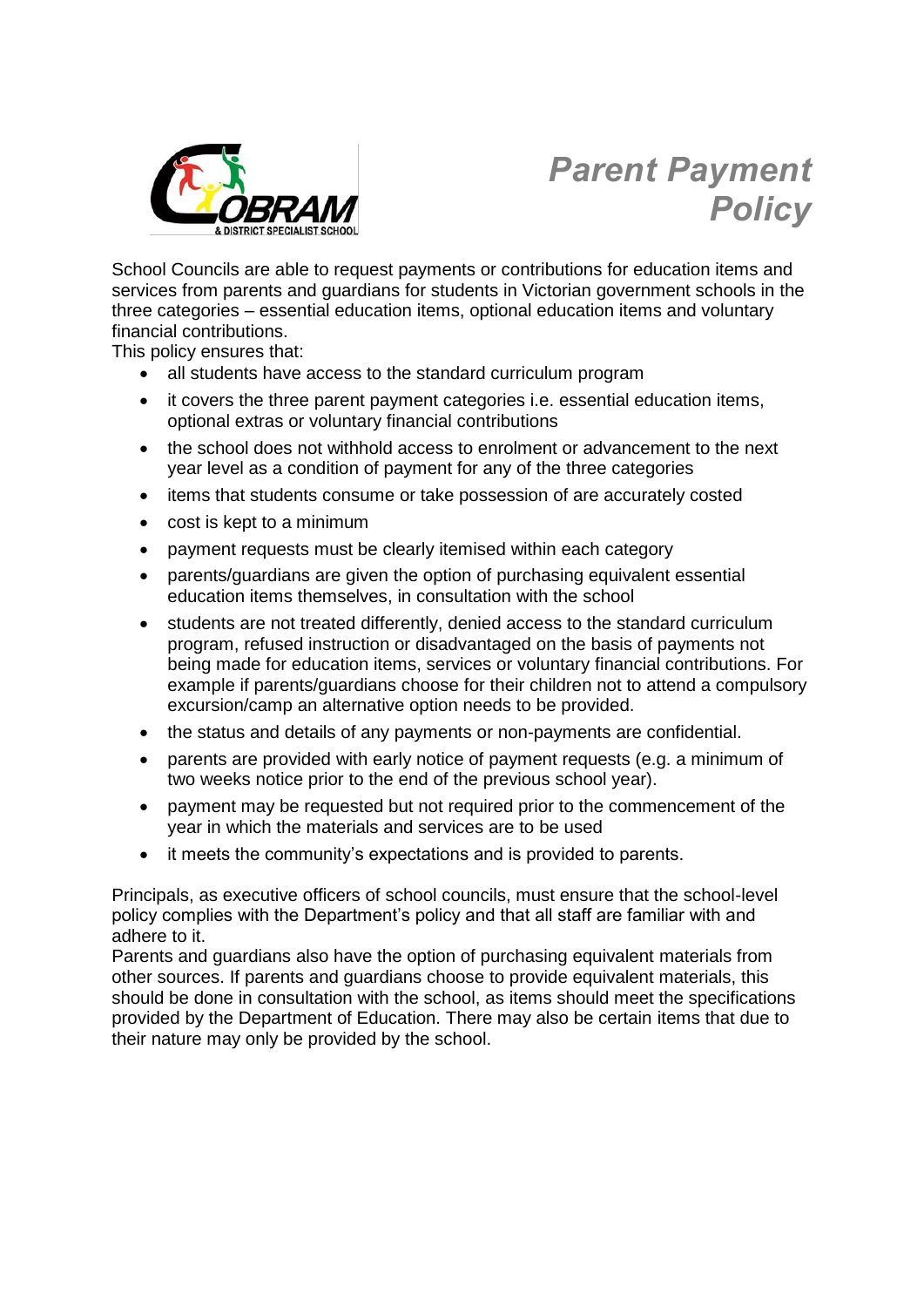# **Essential Education Items**

These are those items or services that are essential to support the course of instruction in the standard curriculum program that parents or guardians are requested to pay the school to provide or may provide themselves, if appropriate.

- materials that the individual student takes possession of, such as text books and student stationery
- materials for learning and teaching where the student consumes or takes possession of the finished articles (e.g. cooking)
- school uniform (where applicable)
- activities associated with, but not part of instruction in the standard curriculum program, such as costs associated with camps and excursions which all students are expected to attend (e.g. transport and entrance costs).

Note: If parents/guardians choose to provide equivalent materials themselves, this should be done in consultation with the school, and items should meet the specifications provided by the school.

## **Optional Education Items**

These are those items that are provided in addition to the standard curriculum program, and which are offered to all students. These optional extras are provided on a user-pays basis and if parents and guardians choose to access them for students, they will be required to pay for them.

These items include:

- materials and services offered in addition to the standard curriculum program (e.g. school magazines)
- school facilities and equipment not associated with providing the standard curriculum program, and not otherwise provided for through the SRP (e.g. student accident insurance).

## **Voluntary Financial Contributions**

Parents/guardians, or anyone else can be invited to make a donation to the school for the following purposes:

- contributions for a specific purpose identified by the school/person donating (e.g. equipment, materials or services) in addition to those funded through the SRP. This may include additional computers or student-related services
- general voluntary financial contributions or donations to the school.

## **PAYMENT ARRANGEMENTS AND METHODS**

Cobram & District Specialist School is committed to improving our service to students and their families by offering flexible and convenient payment options for parent payments.

These options include:

## **DIRECT CREDIT**

School banking details will be published with the start of year charges information giving parents the option of paying directly into the school bank using their surname as a reference.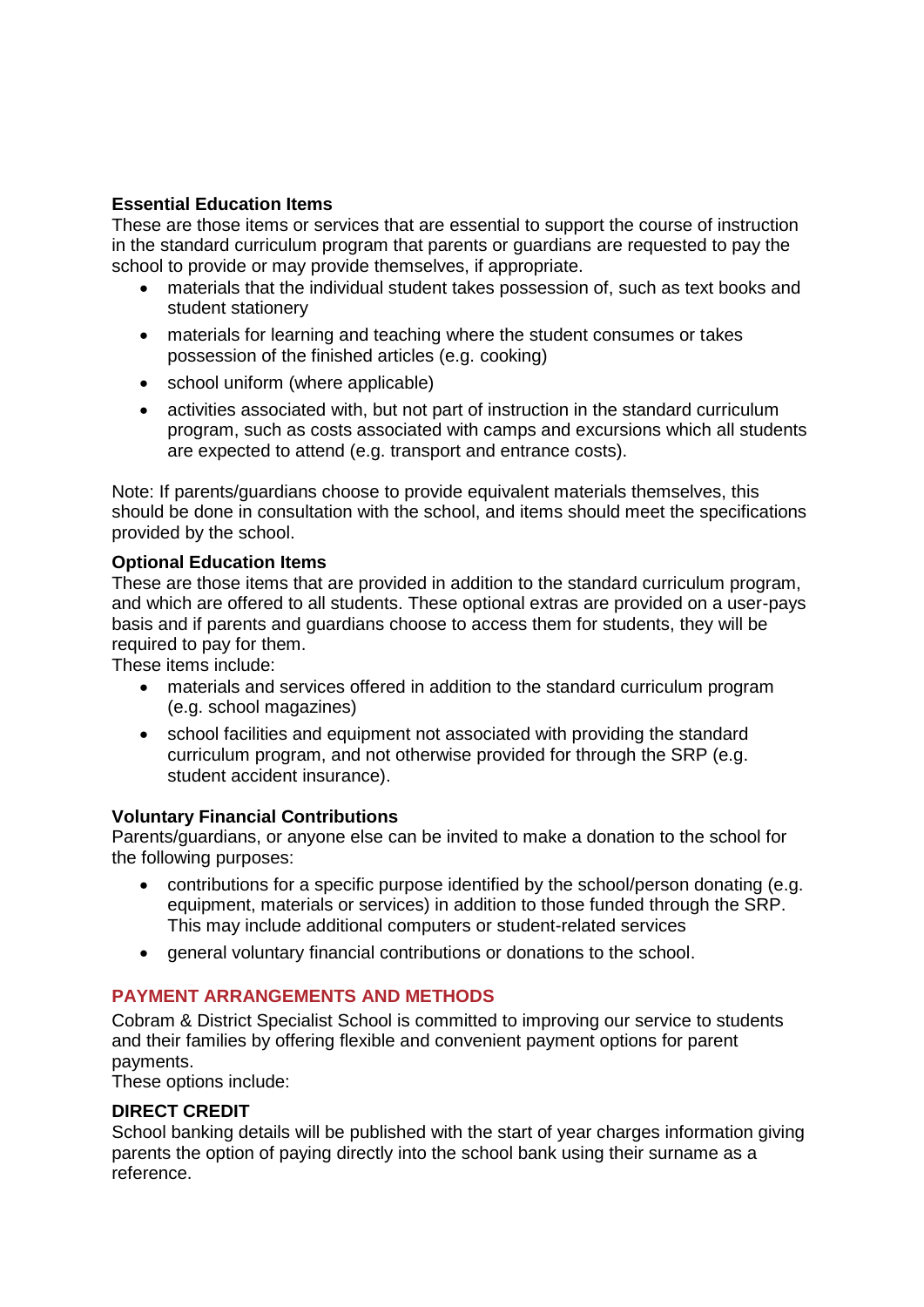## **IN PERSON**

Pay at the General Office between 8.30am and 4.30pm Monday to Friday by either cash, or cheque.

#### **MAIL**

Post a cheque to Cobram & Distrct Specialist School, PO Box 213, Cobram 3644

Alternative payment options are available through the school and parents are encouraged to make an appointment with the Principal to discuss circumstances and available options.

Payments may be requested but not required prior to the commencement of the year in which the materials and services are to be used.

Payment requests to parents will be itemised and the category which each item falls under will be clearly identified as one of the three parent payment categories; essential education item, optional education item or voluntary financial contribution.

Receipts will be issued to parents immediately upon making payment.

Reminders for unpaid parent payments will be generated and distributed on a regular basis to parents, but not more than once a month.

All records of payments or contributions and any outstanding payments by parents and guardians are kept confidential.

#### **FAMILY SUPPORT OPTIONS**

#### **State School Relief**

The school appreciates that families may sometimes experience financial difficulties in meeting requests for payments and contributions. A range of support options are available to assist eligible parents, including the access to State Schools Relief Committee support via the Welfare Officer which can assist with uniform.

#### **Camps, Sports and Excursions Fund (CSEF)**

Schools are required to use the Camps, Sports and Excursions Fund (CSEF) payment for expenses relating to Camps, Sport and/or Excursions for the benefit of the eligible student.

Some common examples of school-organised programs for which the CSEF payment may be used include:

- School camps/trips
- Swimming and other school-organised sporting programs.
- Excursions/incursions

The CSEF payment cannot be used towards essential education charges, optional education charges or school uniforms.

Parents and guardians who hold a valid means-tested concession card or are a temporary foster parent, may be eligible for CSEF. This allowance is paid to the school to use towards expenses relating to camps, excursions or sporting activities for the benefit of the child.

The total CSEF amount per student will be allocated in consultation with parents/carer.

#### **MONITORING AND REVIEW OF THE IMPLEMENTATION OF THE POLICY**

This policy will be reviewed and endorsed by Cobram & District Special School Council every 3 years or more often if necessary due to changes in regulations or circumstances.

| <b>School Council President</b> | 26 <sup>th</sup> June, 2017 |
|---------------------------------|-----------------------------|
| Elizabeth Moar                  |                             |
|                                 |                             |
| Principal                       | 26 <sup>th</sup> June, 2017 |
| Leah Willis                     |                             |
|                                 |                             |